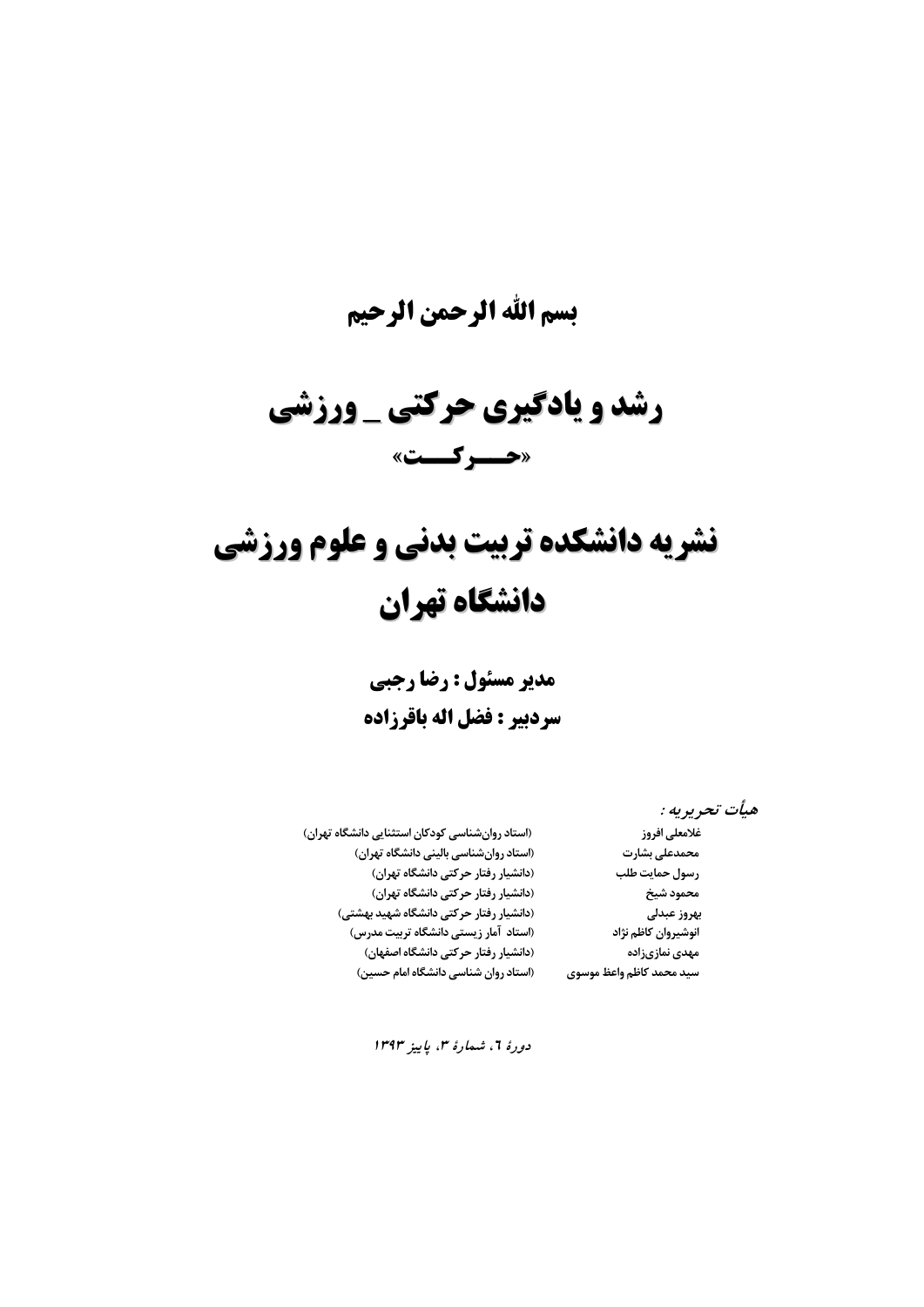**نشريه دانشكده تربيت بدني رشد و يادگيري حركتي \_ ورزشي «حركت» زمينة انتشار : رشد و يادگيري حركتي \_ ورزشي مدير مسئول : رضا رجبي سردبير : فضلاله باقرزاده مدير داخلي : مهري دارابي ناشر : دانشگاه تهران شماره استاندارد بينالمللي : 9333 - 2008 دورة ،6 شمارة 3\_ پاييز 1393 شمارگان : 200 نسخه ويراستار فارسي : فاطمه جهانگيري ويراستار لاتين : مريم مهديزاده باغباني صفحه آرا : مهناز مهاجر چاپ و صحافي : مؤسسه انتشارات و چاپ دانشگاه تهران امتياز : علمي \_ پژوهشي (** 1380/10/22 **وزارت علوم، تحقيقات <sup>و</sup> فناوري)** 3/2910/1406 **نشاني : تهران \_ خيابان كارگر شمالي \_ خيابان 15\_ دانشكده تربيتبدني و علوم ورزشي دانشگاه تهران، دفتر نشريه حركت \_ كد پستي : 14398 تلفن : مستقيم 88630001 \_ فاكس : 88630001**  *http://Journal.ut.ac.ir* **اين نشريه در پايگاه اطلاعات علمي جهاد دانشگاهي** (**SID** (**نمايه ميشود (به نشاني** : **ir.SID.www**( **اين نشريه در كتابخانه منطقهاي علوم و تكنولوژي شيراز** (**SIC** (**نمايه ميشود (به نشاني : com.srlst.www ( اين نشريه در كتابخانه مركز استنادي علوم جهان اسلام** (**ISC** (**نمايه ميشود. در هيچ نشريه داخلي و يا خارجي چاپ شده باشند ً مقالات ارسالي نبايد قبلا . با توجه به رأي اعضاء هيأت تحريريه نشريه در رد يا قبول مقاله ها آزاد است. مقالههاي رسيده مسترد نمي شود. براي آگاهي از نحوه ارائه و نگارش مقالات به فرم مربوطه در ابتداي نشريه مراجعه گردد.**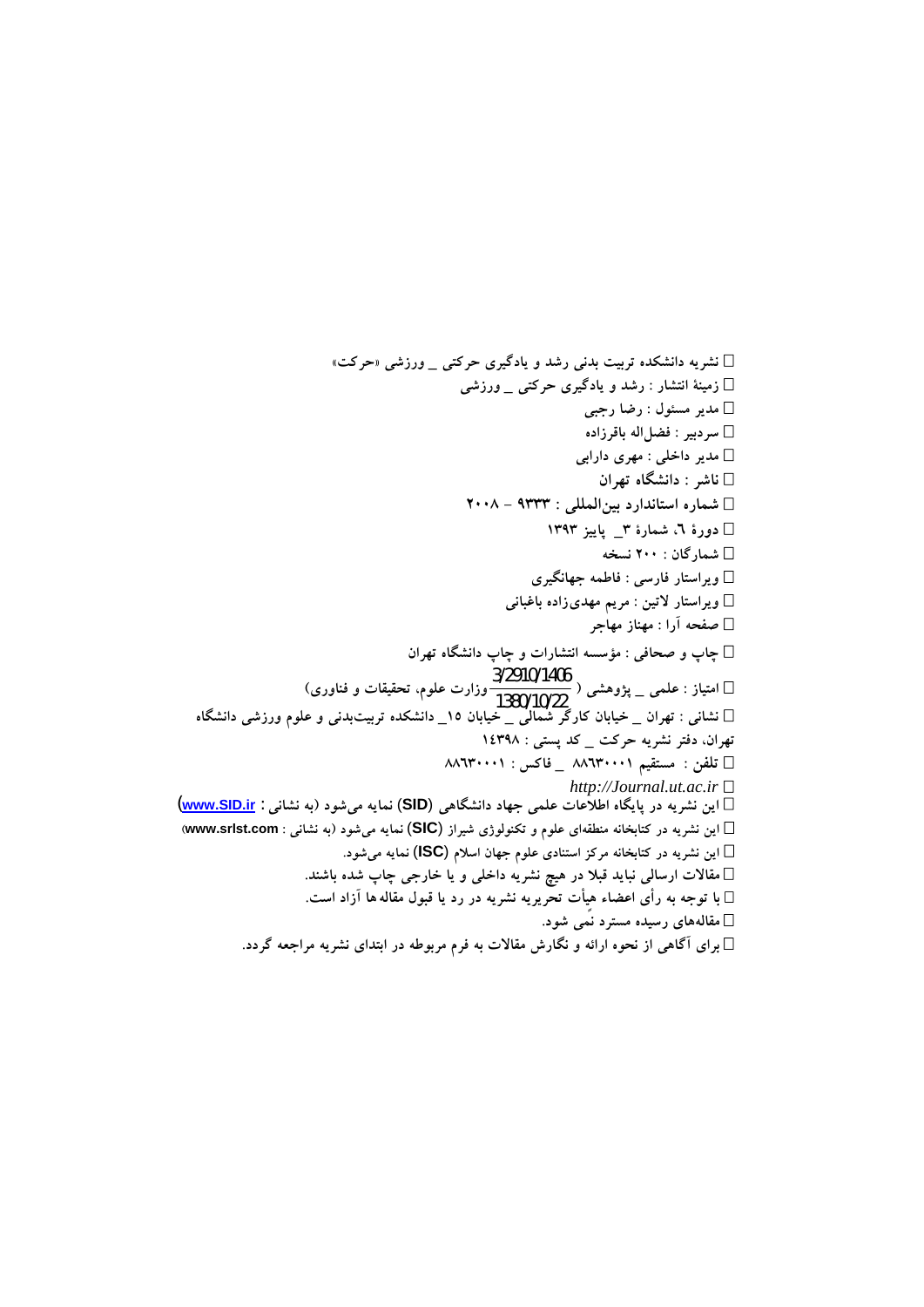# **راهنماي تهيه مقاله براي نشريه رشد و يادگيري حركتي \_ ورزشي(حركت )**

از نویسندگان محترم که مقالات خود را برای بررسی و چاپ در نشریه ارسال می دارند تقاضا دارد نکات زیر را **دقيقاً رعايت فرمايند.** 

۱. لطفاً جهت ارائهٔ مقاله خود به سایت نشریه: http://Journal.ut.ac.ir مراجعه و از طریق منوی راهنمای **نويسنده جهت ارسال مقالات اقدام نمائيد.** 

۲. چکیده مقالات به زبان فارسی نباید از ۱۵۰ کلمه کمتر و از ۲۵۰ کلمه بیشتر باشد، همچنین چکیده مقالات به **زبان لاتين حداكثر 250 كلمه باشد.** 

**.3 كليد واژه هاي فارسي و لاتين حداقل 5 كلمه و حداكثر 8 كلمه باشد.** 

 **4. اشكال و نمودارهاي مربوط به مقاله حتماً اصل بوده و داراي كيفيت مطلوب باشد.** 

٥. معادل های لاتین نام های خاص و اصطلاحاتی که در متن مقاله به کار رفته و نویسنده انعکاس آنها را ضروری **تشخيص داده در پانويس منظور شود.** 

 **6. ترتيب قسمتها : عنوان، چكيده فارسي، كليد واژههاي فارسي، مقدمه، روش تحقيق، يافتههاي تحقيق، بحث و نتيجهگيري، مراجع، چكيده لاتين, كليد واژههاي لاتين.** 

۷. فهرست منابع مورد استفاده باید شامل اطلاعات کتاب شناسی هر مآخذ به صورت کامل باشد و به صورت الفبایی تایپ شود و با ذکر شماره در داخل متن ارجاع گردد. برای مثال ۳ نمونه از مراجع لاتین را به ترتیب برای مقاله، **كتاب و مجموعه مقالات كنفرانس ارائه مي نماييم كه مراجع فارسي هم بايد همانند آنها تنظيم شود.** 

*1.Murtha\_Smith, E.,Hwang,S.H.and Bean,J. (1992). "Load transfer in a space frame connection". ASCE,J.of Structural Eng.,Vol.7,No.3,PP:191-200.* 

2.Holstein, Barbara. (1988). Shaping up for ahealth pregnancy. 5<sup>th</sup> .Ed. Life *Enhancement publication, Illinosi, USA.* 

*3.Morgan, P.R.,Schmidt, L.C.and Rhodes.W.A.(1984)."Materical effects on mild steel strut stability". Proc.,3rd Int.Conf.on Space struct., H.Noshin, ed.,Elserier Applicd Scienc, London, England, PP: 388-393.* 

۸ . مقالات ارسال شده نباید قبلاً در هیچ نشریه داخلی یا خارجی چاپ شده باشد. هیأت تحریریه انتظار دارد که نویسندگان محترم تا هنگامی که جواب پذیرش یا عدم پذیرش از نشریه حرکت نرسیده است مقاله خود را به نشریه **ديگري جهت چاپ ارسال نفرمايند.** 

\* با توجه به اینکه اعضای محترم هیأت تحریریه بر اساس آیین نامه های دانشگاه تهران, هر سال نمی توانند بیشتر از دو مقاله (نفر اول \_ نفر دوم و به بعد) در هر نشریه علمی \_ پژوهشی دانشگاه تهران داشته باشند, لذا ممکن است تاریخ **دريافت مقاله و تاريخ چاپ آن از فاصله زماني زيادي برخوردار باشد.**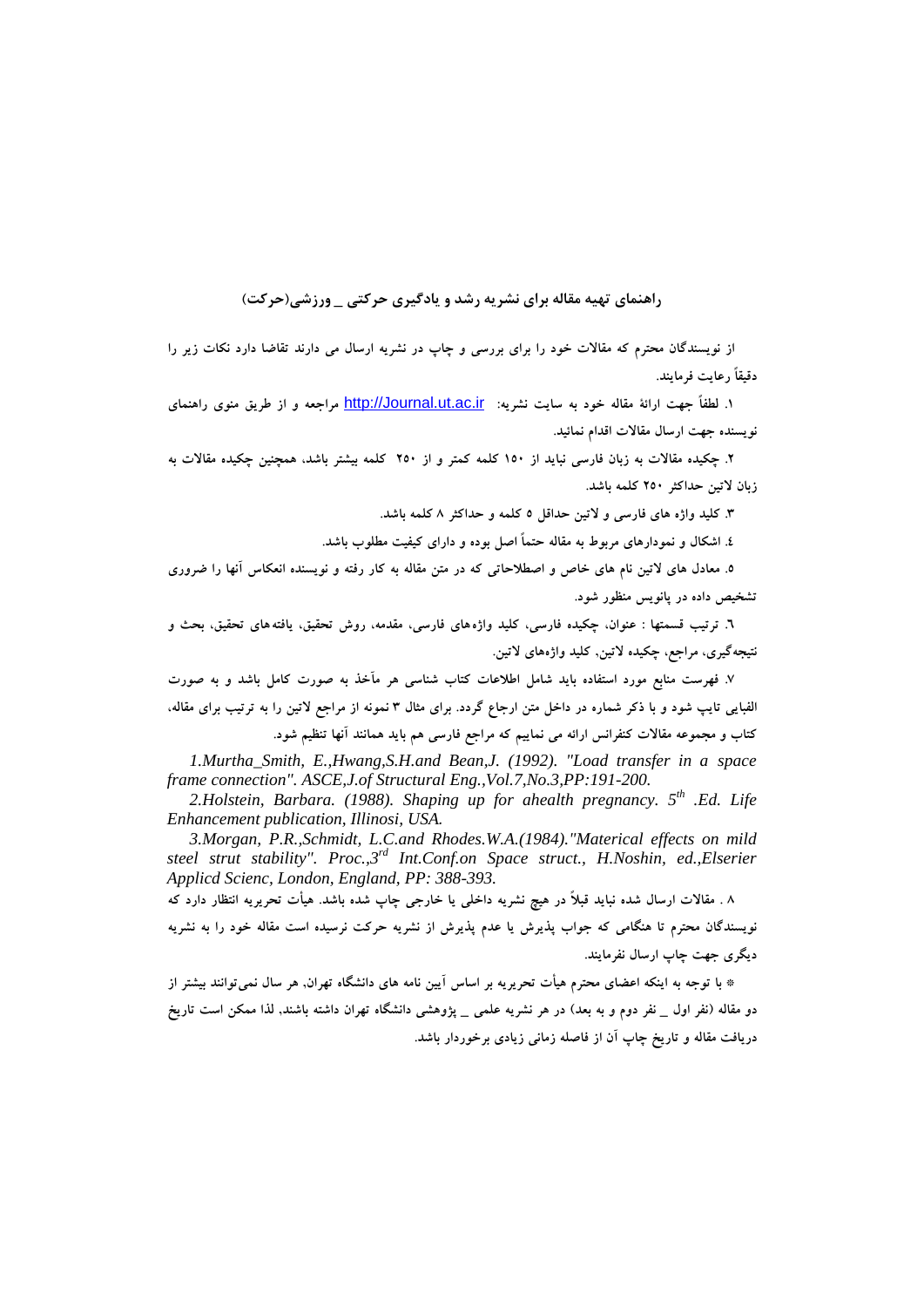# **رشد و يادگيري حركتي \_ ورزشي، دورة ،6 شمارة ،3 پاييز 1393**

# **فهرست مطالب**

 **مقايسة تواتر بازخورد خودكنترلي <sup>و</sup> آزمونگر بر يادگيري يك مهارت پرتابي در كودكان مبتلا به فلج مغزي 271 ...........................................................................................................................................**

**مرتضي – رسول حمايت طلب – الهه عرب عامري**  پورآذر

- **مقايسة سطوح مختلف تداخل زمينهاي (مسدود، تصادفي <sup>و</sup> افزايشي) بر اكتساب، يادداري <sup>و</sup> انتقال خطاي زمان حركت <sup>و</sup> خطاي نشانگر در تكليف پيچيدة ادراكي – حركتي ............................... 293 محمود شيخ**
- **مقايسة تسلط ربع هاي مغزي (شيوة تفكر) دانشجويان ورزشكار <sup>و</sup> غيرورزشكار ...................... 309 منيژه عربي – علي ثقه الاسلامي – جواد فولاديان**
- **تأثير استرس محدوديت حركتي بر يادگيري <sup>و</sup> حافظة فضايي <sup>و</sup> نقش پيش گيرندة فعاليت بدني بر آن در موش صحرايي نر ............................................................................................................... 327 نفيسه افشاري – شهزاد طهماسبي بروجني – ناصر نقدي – رسول حمايت طلب**
- **تأثير تمرينات پيلاتس بر بهبود عملكرد شناختي سالمندان مرد غيرفعال شهر كرمانشاه . ............ 347 مسلم رحماني – علي حيراني – هادي يديتبار**
- **به كارگيري تواناييهاي فردي در نظام ارزشي (مطالعة موردي : تربيت بدني در اسلام . ) ........ 365 علي اكبر جابري مقدم**
- **تغيير در سرعت تصويرسازي يك توالي حركتي خودكار شده <sup>و</sup> تأثير آن بر عملكرد ورزشي ... 385 علي فتحي زاده – پرهام سيستاني – احمد ترك فر – حسن محمدزاده**
- **تأثير شاخص تودة بدن بر اجراي مهارتهاي بنيادي كودكان شش سالة شهر اصفهان . ........... 397 رخساره بادامي – مريم نزاكت الحسيني – فهيمه رجبي – منصوره جعفري**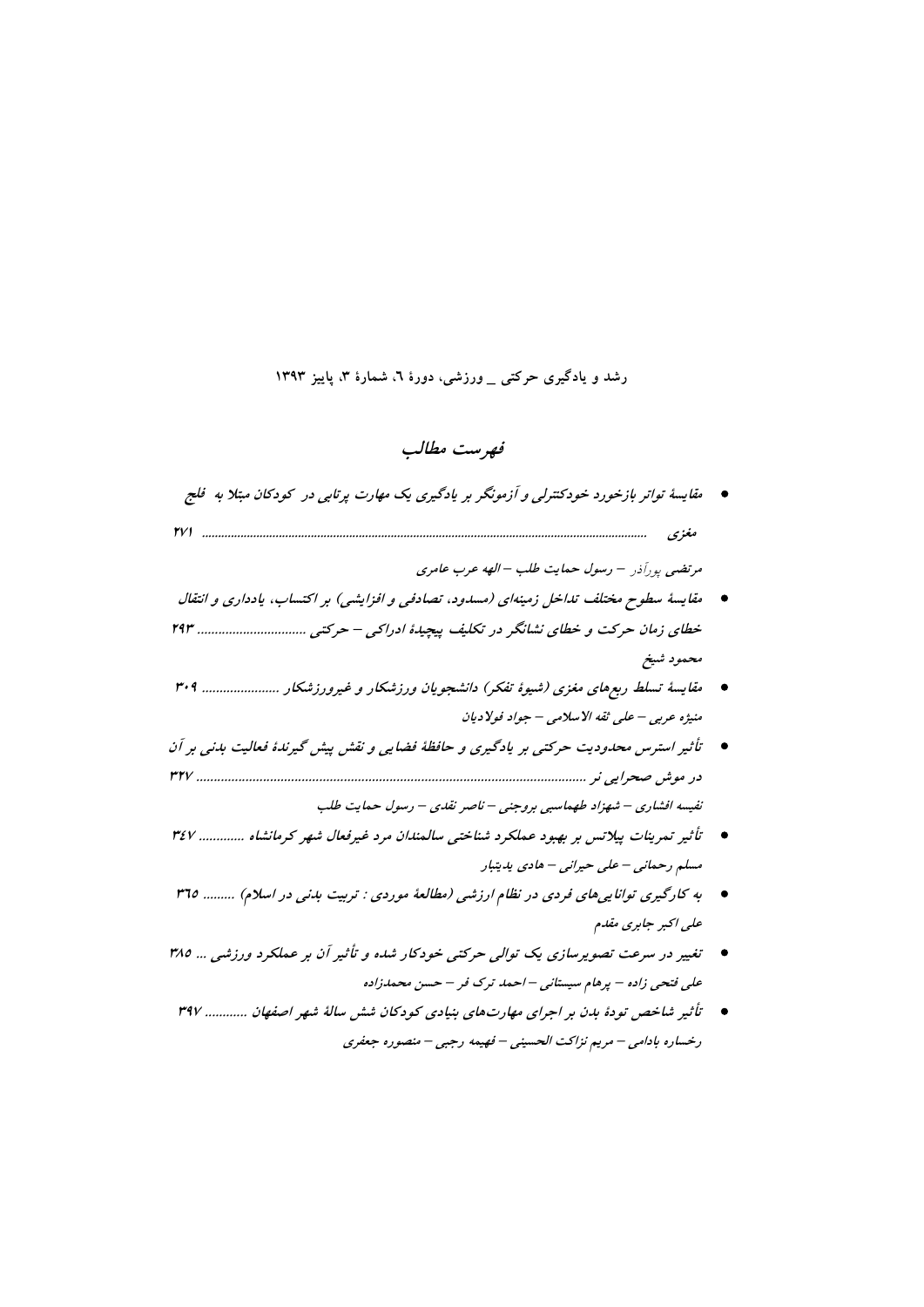# *In the name of Allah*  **Development & Motor Learning (HARAKAT)**

Journal of the Faculty of Physical Education and Sport Science University of Tehran

**Director in Charge: R.Rajabi (Ph.D.)** Editor – in – Chief : F.Bagherzadeh (Ph.D.)

# **Editorial Board:**

| Gh.Afrooz (Ph.D.)            | (Psychology of Exceptional Children, University of Tehran) |
|------------------------------|------------------------------------------------------------|
| <b>B.Abdoli</b> (Ph.D.)      | (Motor Behavior, University of Shahid Beheshti)            |
| M.A.Besharat (Ph.D.)         | (Clinical Psychology, University of Tehran)                |
| R.Hemayattalab (Ph.D.)       | (Motor Behavior, University of Tehran)                     |
| A.Kazemnejad (Ph.D.)         | (Biostatistics, University of Tarbiat Modarres)            |
| <b>M.Namazizadeh (Ph.D.)</b> | (Motor Behavior, University of Esfahan)                    |
| M.Shiekh (Ph.D.)             | (Motor Behavior, University of Tehran)                     |
| M.K.Vaezmousavi (Ph.D.)      | (Psychology, University of Emam Hossin)                    |

**Volume 6, No.3 - Autumn 2014**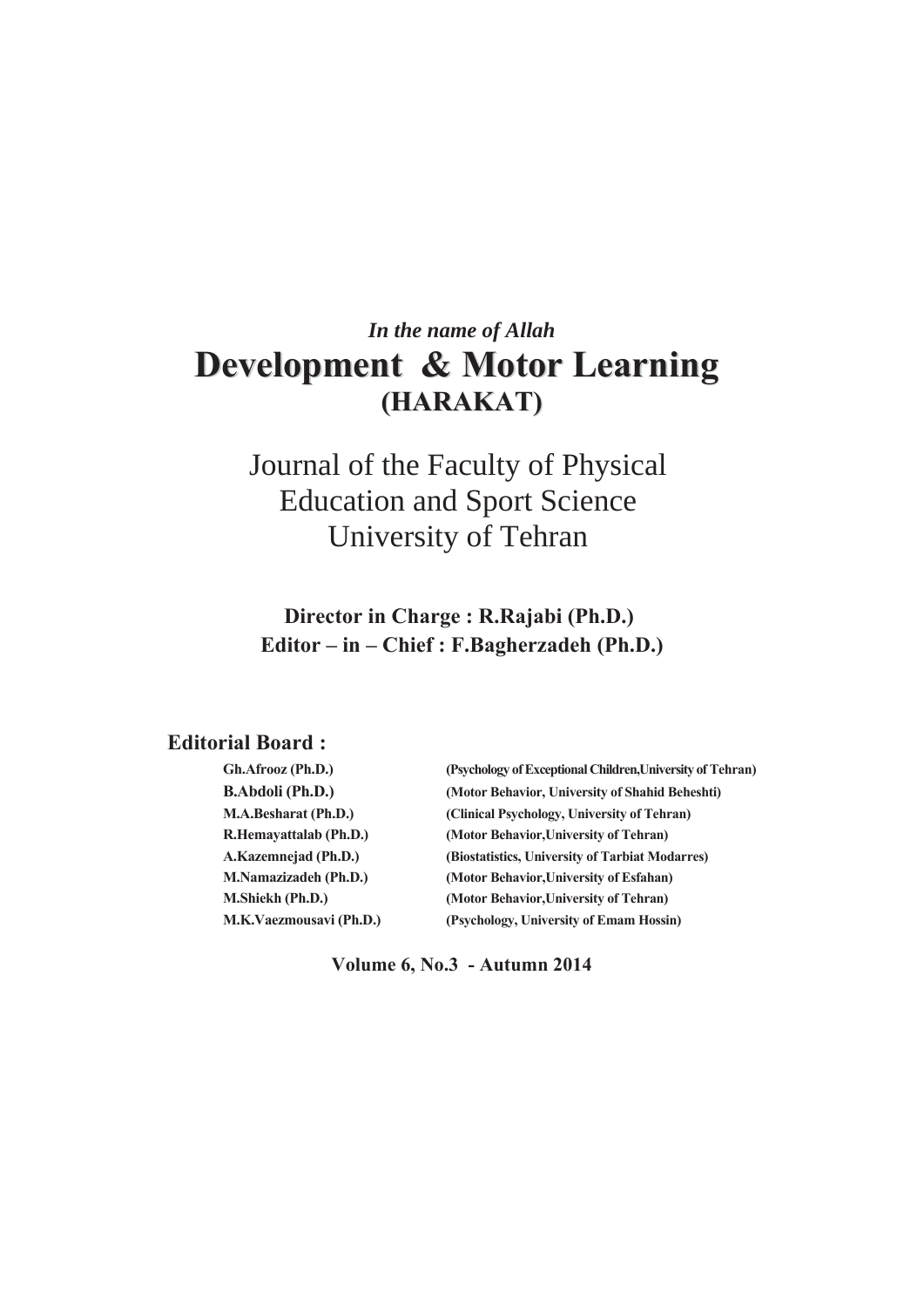- **O Development & Motor Learning**<br> **O Journal of the Faculty of Physi**
- **Journal of the Faculty of Physical Education and Sport Science (HARAKAT)**
- o **Director in charge : M. Goodarzi**
- **Editor in chief : F.Bagherzadeh**<br>○ Managing Dircetor : M.Darabi
- o **Managing Dircetor: M.Darabi**<br> **0** Publisher: University of Tehra
- **Publisher: University of Tehran**
- $\circ$  **Composition : M. Mohajer**
- o **Volume 6, No.3, Autumn 2014**
- $\circ$  **English Editor: M. Mehdizadeh Baghbani**
- o **Printed By**: Institute of publication and press, Tehran university.
- o **Address : N-Karegar Ave, 15 st. Col lage of Physical Education and** Sports sciences. University of Tehran, Tehran, Iran.
- o **Tel: 88630001**
- o **Fax: 88630001**
- o http://Journal.ut.ac.ir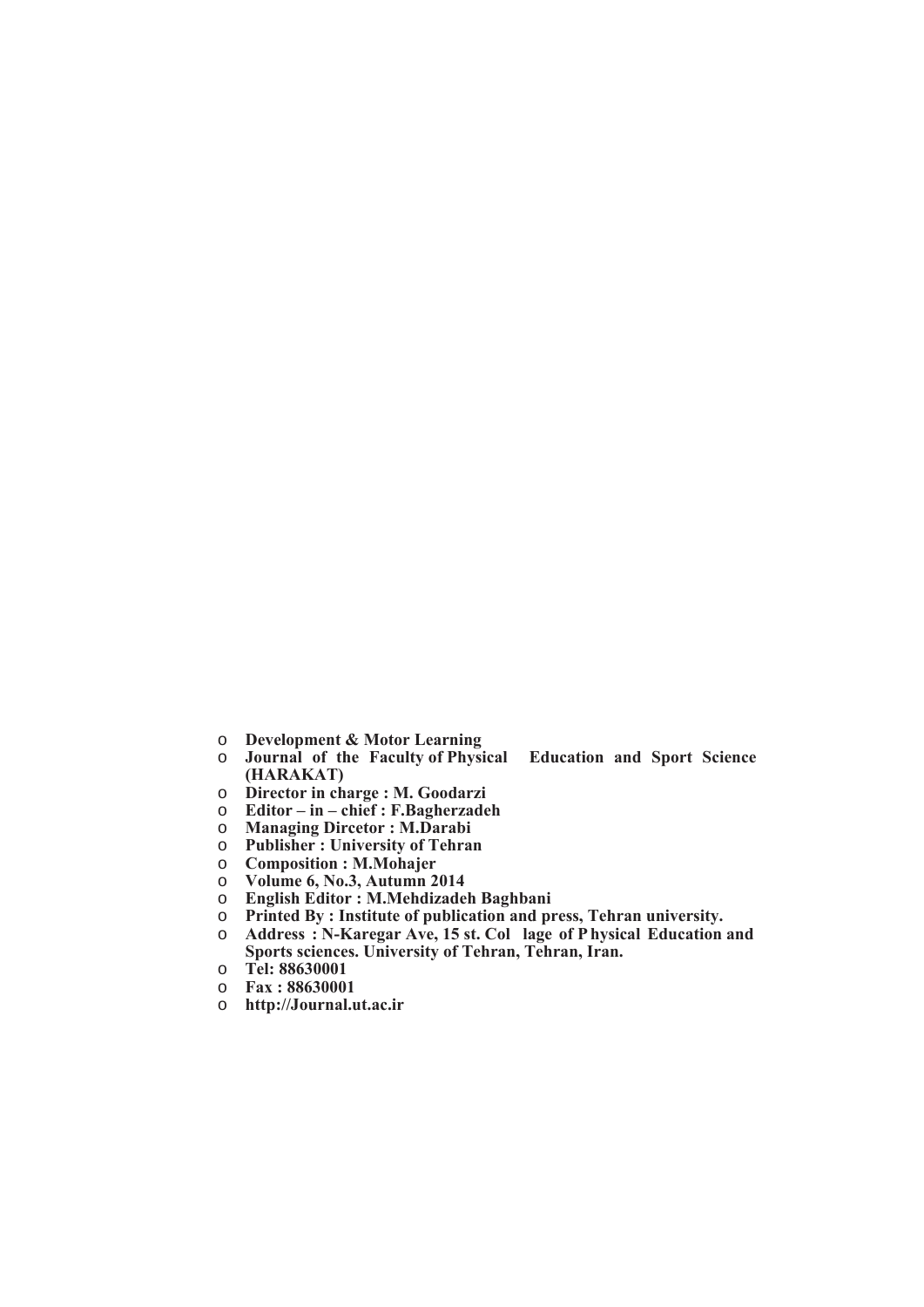#### Development & Motor Learning, Volume 6, No.3 - Autumn 2014

# **Contents**

- o The Comparison of Self-Control and Exerimental- Control feedback Frequencies on Learning Throwing Task in Children with Cerebral Palsy ...... 1 **Morteza Pourazar – Rasool Hemavattalab – Elahe Arabameri**
- o The Comparison of the Effect of Various Levels of Contxtual Interference, (Blocked, Random and Increasing) on Acquisition, Retention and Transfer of Movement Time Error and Cursor Error in Complex Motor – Perceptual Task ………………........ 2 **Mahmoud Sheikh**

o The Comparison of Brain Quadrant Dominance (Style of Thinking) between Athletic and Non-Athletic Students ………………...…………………….………. 3 **Manijheh Arabi – Ali Seghatoleslami – Javad Fooladian** 

- o The Effect of Immobilization Stress on Learning and Spatial Memory and the Protective Role of Physical Activity in Male Rats .................................................. 4 Nafiseh Afshari - Shahrzad Tahmasebi Borojeni - Naser Naghdi - Rasool Hemayat **Talab**
- o The Effect of Pilates Training on Improving the Cognitive Performance of Sedentary Elderly Men in Kermanshah City .........................................………….. 5 **Moslem Rahmani - Ali Heirani - Hadi Yaditabar**
- o Handling Individual Abilities in Religious System (Case Study: Physical Education in Islam)……………………………………………………………………..……. 6 **Ali Akbar Jaberi Moghadam**
- o Change in Imagery Speed of an Automated Motor Sequence and Its Effect on Sport Performance ………………..……………………………………..………………. 7 Ali Fathizadeh – Parham Sistani – Ahmad Torkfar – Hassan Mohammadzadeh
- o The Effect of Body Mass Index on Fundamental Motor Skills in Six-Year-Old Children of Isfahan City ……...…………. …………………………..…............... 8 Rokhsareh Badami – Maryam Nezakatalhoosseini – Fahime Rajabi – Mansoore Jafari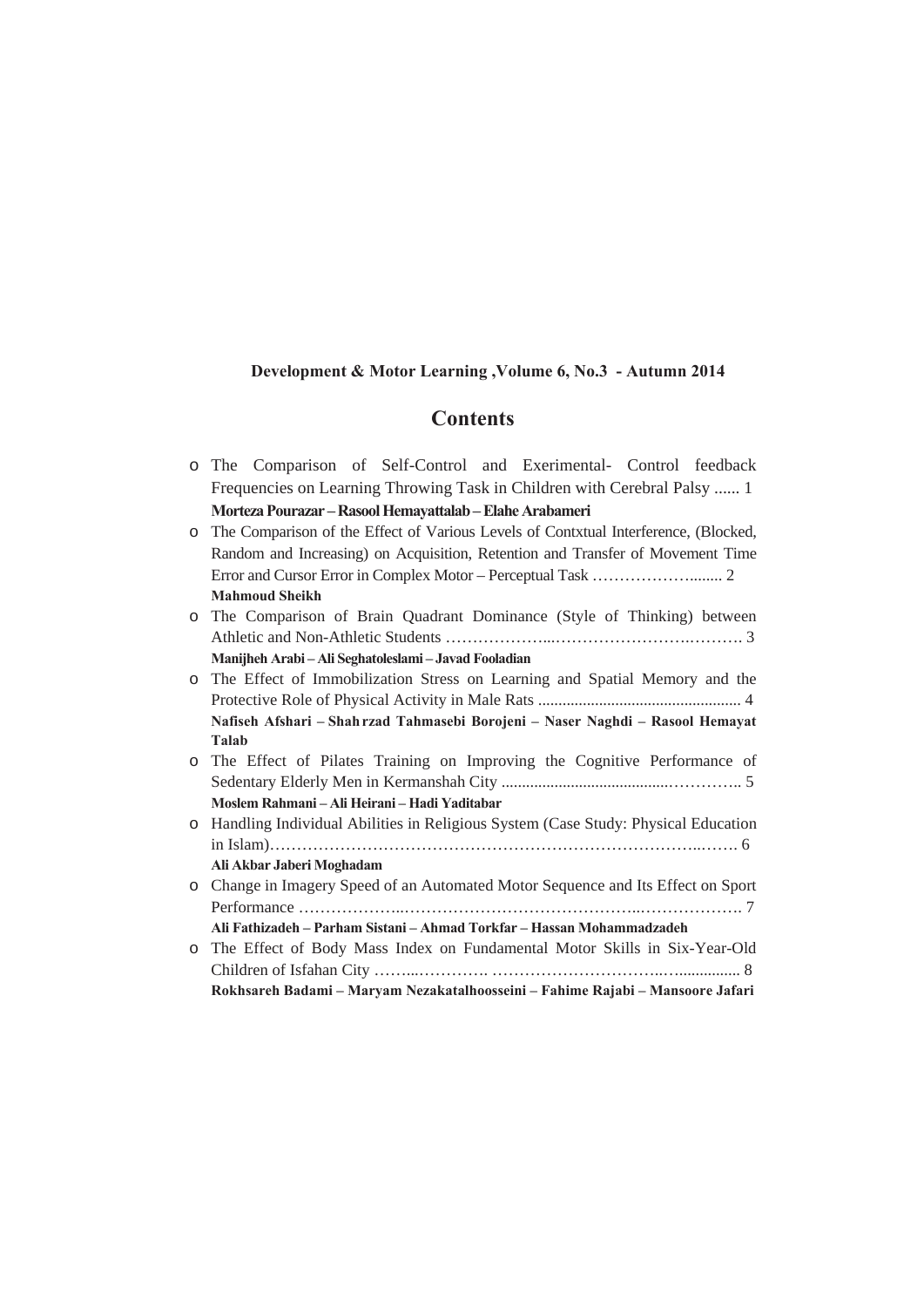## **The Comparison of Self-Control and Experimental-Control Feedback Frequencies on Learning a Throwing Task in Children with Cerebral Palsy**

Morteza Pourazar<sup>1\*</sup>, Rasool Hemayattalab<sup>2</sup>, Elahe Arabameri<sup>3</sup> *1. PhD Candidate, Motor Behavior, Faculty of Physical Education and Sport Sciences, University of Tehran, Tehran, Iran 2. Associate Professor, Motor Behavior, Faculty of Physical Education and Sport Sciences, University of Tehran, Tehran, Iran 3. Associate Professor, Motor Behavior, Faculty of Physical Education and Sport Sciences, University of Tehran, Tehran, Iran* 

*(Received: 21 September, 2012, Accepted: 19 December, 2012)*

#### **Abstract**

Cerebral palsy is a term commonly used for conditions characterized by motor dysfunction due to non-progressive brain damage in early life. The aim of this study was to compare the effects of self-control and experimental-control feedback frequencies on the acquisition, retention and transfer of a throwing task in children with spastic cerebral palsy. From 1750 students with cerebral palsy in Tehran special schools, 30 children (7-12 years old) with spastic hemiplegic cerebral palsy (SHCP) were selected by a convenience sampling method. A pretest consisting of 10 trials was performed to homogenize the participants. Participants were randomly divided into three self-control groups (with 25%, 50% and 75% feedback frequencies) and three experimental-control groups (with 25%, 50% and 75% feedback frequencies) in acquisition, retention, and transfer phases. In the acquisition phase, subjects completed 10 blocks of 8 trials (total of 80 trials). Retention and transfer phases were conducted 24 hours after the acquisition phase. These phases consisted of 10 trials without feedback, except that the subjects performed the transfer phase from 4m distance (vs. 3m distance in acquisition and retention phases). One-way ANOVA test showed no significant difference between the groups receiving the same frequencies (self-control and experimental-control groups) in the acquisition phase while self-control group outperformed in retention and transfer phases. Furthermore, participants who received higher feedback frequencies (selfcontrol or experimental-control group) outperformed those in lower feedback frequencies in all acquisition, retention, and transfer phases. Thus, while the advantages of self-control feedback against experimental-control feedback were observed in the same feedback frequencies, it seems that children use feedbacks in a manner different from adults during motor learning. Thus children may require higher feedback frequencies than adults in order to optimize their motor learning.

#### **Keywords:**

Cerebral palsy, experimental-control feedback, feedback frequency, selfcontrol feedback, throwing task.

<sup>\*</sup> Corresponding Author : Tel: +98 9195603836, Email: mortezapourazar@ut.ac.ir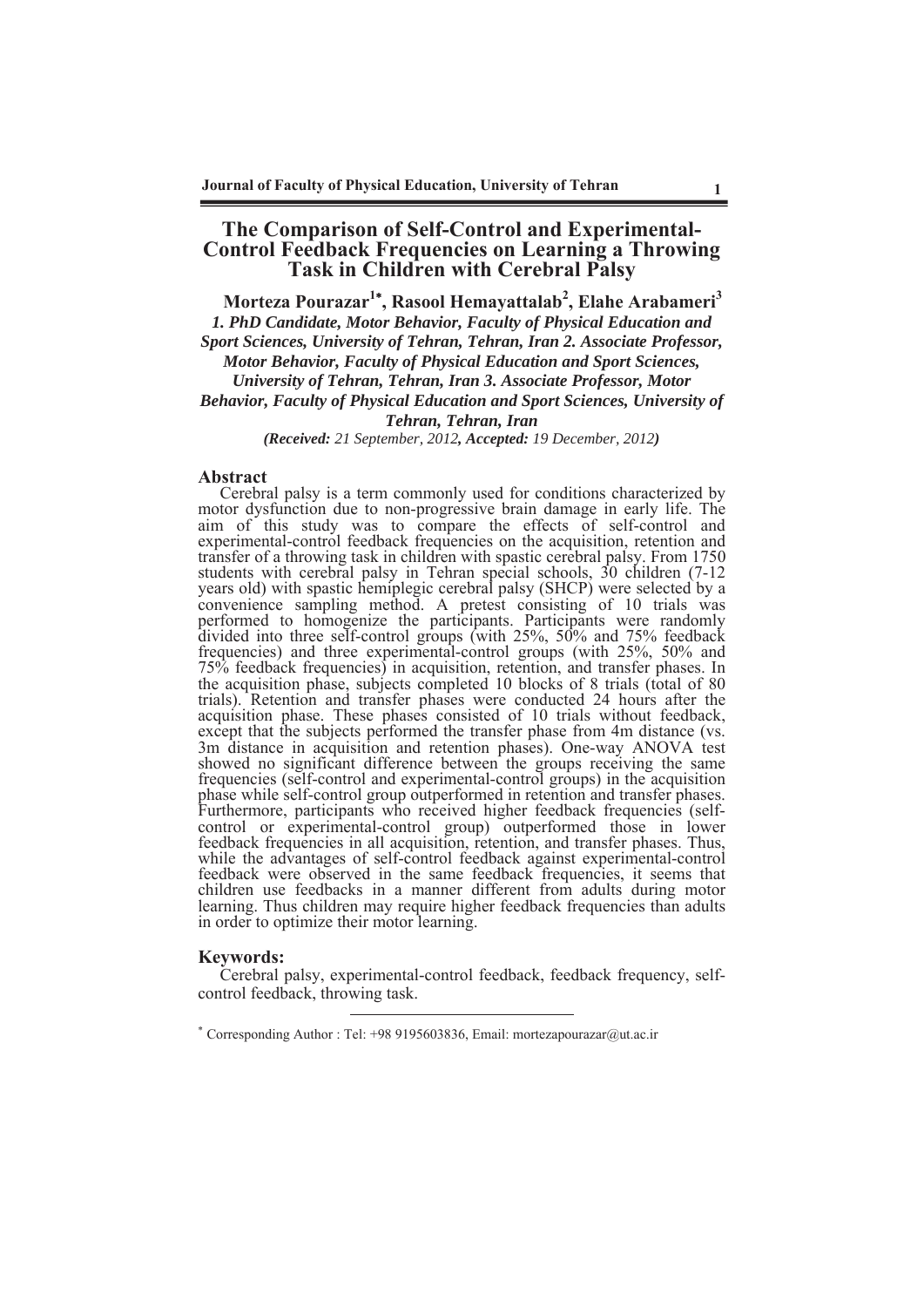# **The Comparison of the Effect of Various Levels of Contextual Interference (Blocked, Random and Increasing) on Acquisition, Retention and Transfer of Movement Time Error and Cursor Error in Complex Motor** – Perceptual Task

#### **Mahmoud Sheikh<sup>\*</sup>**

*Associate Professor, Motor Behavior, Faculty of Physical Education and Sport Sciences, University of Tehran, Tehran, Iran (Received: 7 August, 2012, Accepted: 19 January, 2013)* 

#### **Abstract**

This research was performed to compare the effect of various levels of contextual interference (blocked, random and increasing practice schedules) on acquisition, retention and transfer of movement time error and cursor error in a complex motor – perceptual task. For this purpose, 30 female students (age range of  $11 - 13$  years) participated in a pretest (3 parts of 12 trials) and based on their pretest scores, they were divided into 3 homogeneous groups: blocked, random and increasing. The participants performed the guidance and click by mouse tasks in accordance with their groups. 4 days after the pretest, the participants performed 288 trials (12 trials in 18 parts) in the acquisition phase and after 24 hours, they participated in retention and transfer phases (12 trials in 3 parts). Movement time error (MTE) and cursor error (CU) were analyzed separately for acquisition, retention and transfer phases by analysis of variance 3×4 and Tukey post hoc test. The result showed a significant difference (*P*=0.00) in the movement time error between the acquisition phases with confidence level of 99%, but there was no significant difference (*P*=0.29) in the cursor error. Also, there was no significant difference among the three groups in the acquisition, retention and transfer.

#### **Keywords:**

Complex task, contextual interference, cursor error, motor-perceptual task, movement time error.

<sup>\*</sup> Corresponding Author : Tel: +98 21 61118879, Email: prosheikh@yahoo.com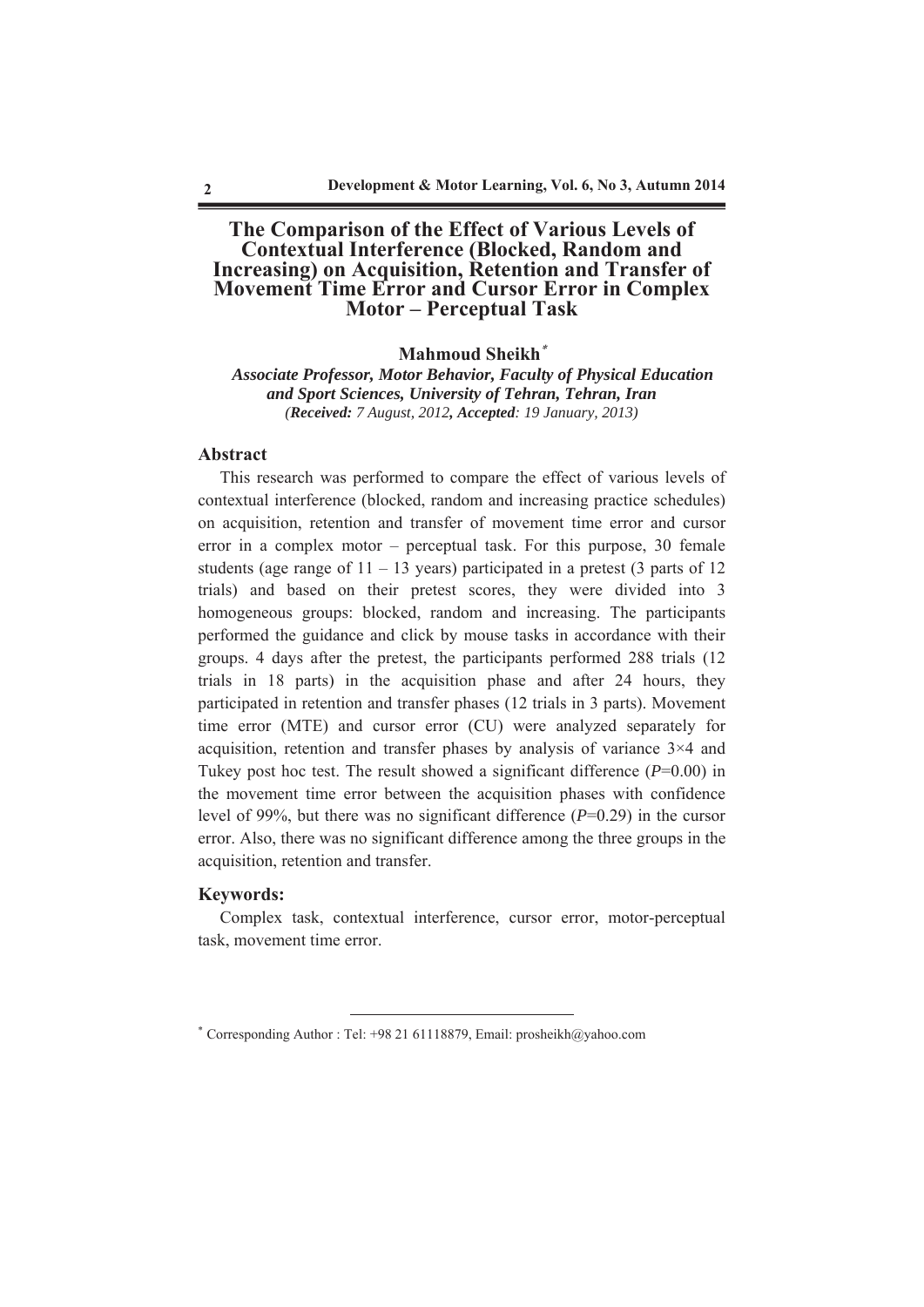# **The Comparison of Brain Quadrant Dominance (Style** of Thinking) between Athletic and Non-Athletic **Students**

 $\mathbf{M}$ anijheh Arabi<sup>1</sup>\*, Ali Seghatoleslami<sup>2</sup>, Javad Fooladian<sup>3</sup> *1.M.Sc. of Physical Education, Physical Education Faculty, Birjand University, Birjand, Iran;2.Assistant Professor, Motor Behavior, Physical Education Faculty, Birjand University, Birjand, Iran; 3.Assistant Professor, Motor Behavior, Ferdowsi University, Mashhad, Iran (Received: 28 October, 2013, Accepted: 7 December, 2013)*

### **Abstract**

The aim of this research was to compare brain quadrant dominance between athletic and non-athletic students. For this purpose, 199 university students participating in Sport Olympiad Summer 1391 were selected as the athletic sample and 162 students as the non-athletic samples using simple random sampling method. The Hermann Brain Dominance Instrument (HBDI) was used for data collection. The results indicated a significant difference in A brain quadrant between the athletes and non-athletes and also in the B brain quadrant between athletes and non-athletes (*P*<0.05). The priorities of brain quadrants in both athletes and non-athletes were C, D, A, B respectively. The results showed that although the right section of the brain had more share in problem solving, the left side of the brain had this ability as well and the share of this side was significantly higher in athletic group than the non-athletes.

#### **Keywords:**

Athlete, brain dominance, brain quadrants, non-athlete, style of thinking.

<sup>\*</sup> Corresponding Author: Tel: +98 9398590272 ; Email: anijheh\_arabi@yahoo.com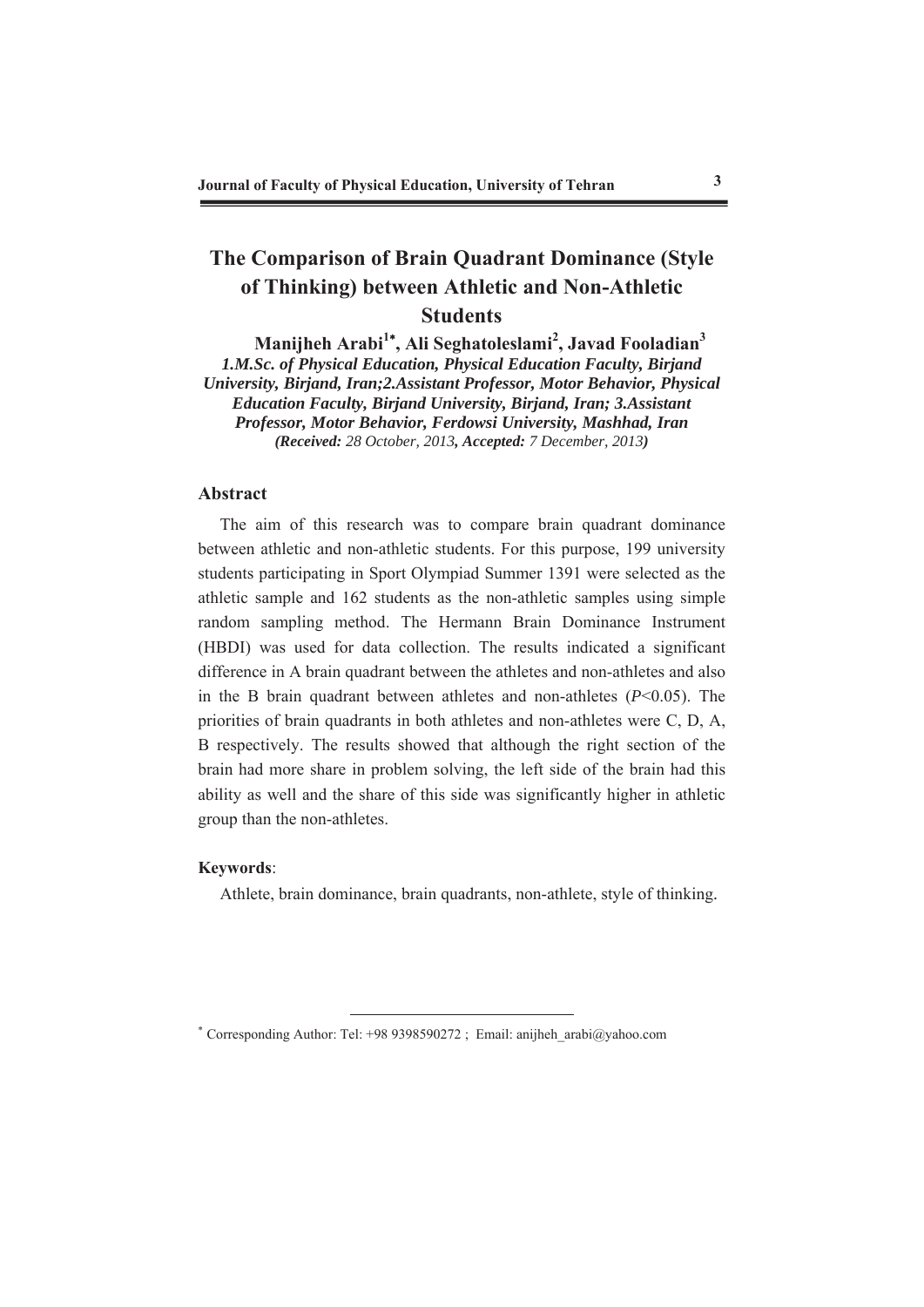# **The Effect of Immobilization Stress on Learning and Spatial Memory and the Protective Role of Physical Activity in Male Rats**

 $N$ afiseh Afshari<sup>1\*</sup>, Shahrzad Tahmasebi Boroujeni,<sup>2</sup>Naser Naghdi,<sup>3</sup> **Rasool Hemayat Talab<sup>4</sup>** 

*1. M.Sc. of Sport Psychology , Faculty of Physical Education and Sport Sciences, University of Tehran, Tehran, Iran; 2. Assistant Professor of Motor Behavior, Faculty of Physical Education and Sport Sciences, University of Tehran, Tehran, Iran; 3. Professor, Department of Physiology and Pharmachology, Pasteur Institute of Iran, Tehran, Iran; 4. Associate Professor of Motor Behavior, Faculty of Physical Education and* 

*Sport Sciences, University of Tehran, Tehran, Iran (Received: 21 April, 2014, Accepted: 17 June, 2014)*

#### **Abstract**

Increased level of stress has negative effects on cognitive functions. Thus, it is necessary to identify appropriate strategies to prevent cognitive and motor performance decline. The aim of this research was to study the effect of immobilization stress on learning and memory and the protective role of physical activity in them. From male Albino-Wistar rats of Pastor Institute, 32 rats were randomly divided into four groups. According to the type of the groups, rats were exposed to stress interventions including immobilization (two hours per day for 21 days), moderate running (30 minutes per day for 21 days), combination of stress interventions and running and also without any interventions. In order to determine the effectiveness of stress, animal weights were measured in two phases: before the protocol and after the tests. Morris Water Maze in several steps (four days for the acquisition phase, the fifth day for Probe test, three days for resting and the ninth day for recall test) was used for learning and testing of rats. ANOVA test with repeated measures and paired sample t test in acquisition phase and Tukey post hoc test were used to analyze data. The results revealed that stress damaged learning and memory (*P*=0.03). However, physical activity neutralized performance damage caused by stress (*P*=0.000). Physical activity group showed a significant positive effect on the time to reach the platform in the acquisition phase  $(P=0.005)$  and on cognitive function in recall phase (*P*=0.006) which was a sign of positive effect of physical activity on learning and memory. Therefore according to the present results which show that stress impairs learning and memory, it is expected that physical activity will be used as an effective factor to moderate stress.

#### **Keywords:**

Learning, physical activity, rat, spatial memory, stress.

 Corresponding Author : Tel: +98 9195115574, Email: afshari.nafiseh@ut.ac.ir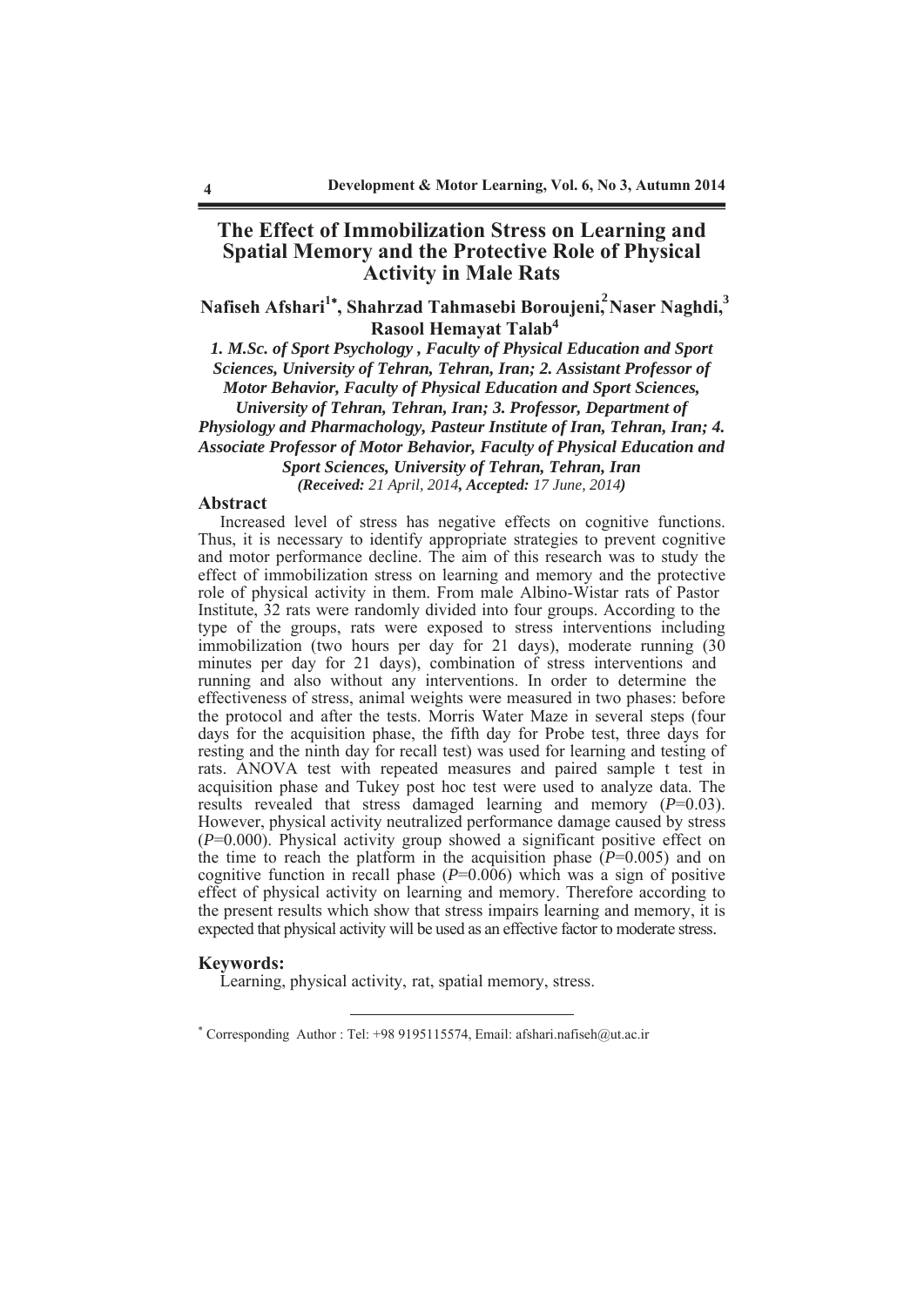# **The Effect of Pilates Training on Improving the** Cognitive Performance of Sedentary Elderly Men in **Kermanshah City**

# $\mathbf{M}$ oslem Rahmani $^{\ast1}\!,$  Ali Heirani $^2\!,$  Hadi Yaditabar $^1$ **1. M.Sc. Student, Motor Behavior, Faculty of Physical Education, Razi University of Kermanshah, Kermanshah, Iran** 2. Assistant Professor, Motor Behavior, Faculty of Physical Education, **Razi University of Kermanshah, Kermanshah, Iran** *(Received: 13 May, 2013, Accepted: 5 January, 2014)*

# Abstract

Cognitive performance such as prediction and reaction time changes along with aging. It seems that regular lifetime physical activity depends on the delay of these factors. This study aimed at investigating the effect of Pilates training on the improvement of motor performance of sedentary elderly men in Kermanshah city. 40 sedentary elderly men (mean age 72.15  $\pm$  6.54 years) were selected from the senior citizen centers in Kermanshah and were divided into two groups of experimental and control randomly. The experimental group performed Pilates protocol for 8 weeks. Both groups participated in the pretest and posttest of cognitive performance. The data obtained from the pretest and posttest were analyzed by paired samples t test and independent t test was used to compare the posttests of both groups. The results showed that Pilates group outperformed the control group significantly in their cognitive status and reaction time in the posttest  $(P<0.05)$ , but there was no significant difference in prediction between these two groups. The patterns of these results suggested that Pilates exercises could improve the elderly's cognitive performance.

#### **Keywords:**

Cognitive status, elderly, pilates training, prediction, reaction time.

 Corresponding Author: Tel: +98 9187701987; Email: rahmanimoslem31@yahoo.com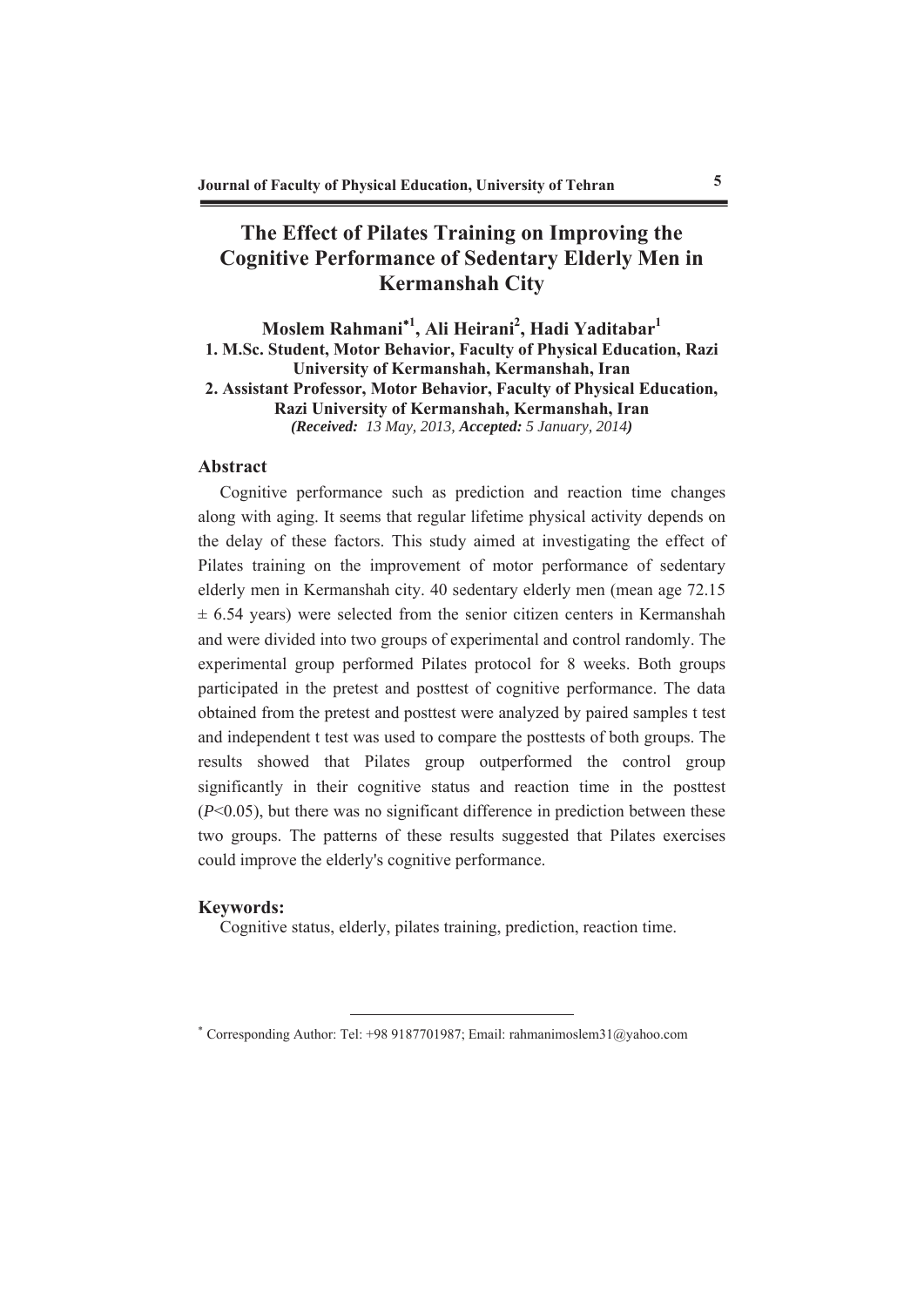# **Handling Individual Abilities in Religious System (Case Study: Physical Education in Islam)**

Ali Akbar Jaberi Moghadam<sup>\*</sup> *Assistant Professor, Motor Behaviour, Faculty of Physical Education and Sport Sciences, University of Tehran, Tehran, Iran (Received: 5 March, 2013, Accepted: 22 October, 2013)*

#### **Abstract**

This study aimed to consider the dimensions and parameters of handling individual abilities in religious system and contemporary theories based on Quran and Hadith related to body training and physical skills in Islam. As there are a large amount of evidence related to the fit body and relaxed mind, many case studies can be observed accordingly. Besides a brief review of the history of Islam, comparative approaches and studies as well as the viewpoints of Islam and other contemporary religious scholars were examined in this study. Among the issues discussed in this study, some items gained more attention: mental and physical health, dimensions of handling individual and practical abilities such as resistance, high morality, agility (activity and skill), stress fighting, prospect, analyzing the situation, and identifying the competitors. In addition, to explain the evidence of religious system, historical and real facts in Quran and Hadith were presented.

### **Keywords:**

Competitor Identification, High Morality, Individual Abilities, Physical Education in Islam, Religious System.

 Corresponding Author: Tel: +98 9125502557, Email:ajaberimoghaddam@yahoo.com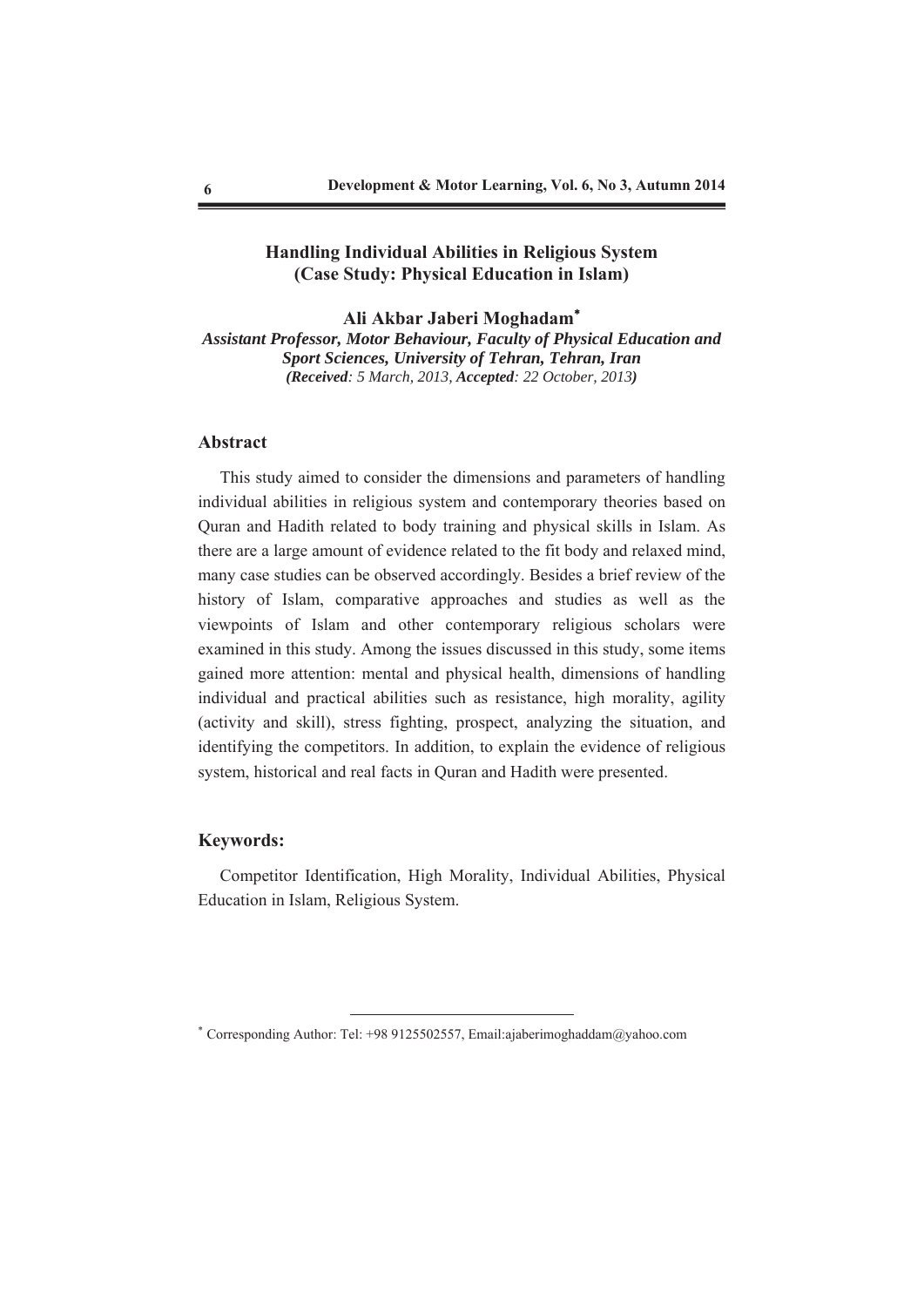# **A Change in Imagery Speed of an Automated Motor Sequence and Its Effect on Sport Performance**

# Ali Fathizadeh<sup>1\*</sup>, Parham Sistani<sup>2</sup>, Ahmad Torkfar<sup>3</sup>, Hassan Mohammadzadeh<sup>4</sup>

*1. Ph.D. Candidate, Motor Behavior, Physical Education Faculty, Ferdowsi University of Mashhad, Mashhad, Iran;2. M.Sc. of Sport Management, Islamic Azad University of Hormozgan, Bandar Abbas, Iran; 3. Assistant Professor, Sport Management, Islamic Azad University of Shiraz, Shiraz, Iran; 4. Associate Professor, Motor Behavior, Literature Faculty, Urmia University, Urmia, Iran (Received: 27 August, 2013, Accepted: 14 January, 2014)*

#### Abstract

A motor task performance and imagery show several parallel characteristics. In this study, the effect of a voluntary speed change in mental images of a complex difficult sequence of karate techniques on subsequent motor performance was assessed. 24 male karate volunteers (mean age: 24.58±5.27 years) who were well skilled at performing the sequence movements participated in the pretest. During the training period, they imagined the motor task with normal, faster, or slower speeds in the real time, fast and slow groups respectively. The post-test was identical to the pretest. The data were analyzed by one-way variance analysis and *t* tests. The results showed no time difference between motor imagery duration and physical performance in real time group (*P*>0.05) while imagery speed decrease in slow group was not significant when compared with their own physical performance in the pretest (*P*>0.05). Fast group accelerated their mental imagery in the training period (*P*<0.05). The comparison between pretest and post-test by paired *t* test revealed that karate athletes improved the time of their performance after the real time and fast imagery  $(P<0.05)$ . However, slow imagery had no effect on post-test performance (*P*>0.05). Also, independent *t* test results showed no significant difference between the effect of real time and the fast imagery (*P*>0.05). It seems that mental imagery in real speed of action and fast imagery had the advantage to improve the performance duration compared with the slower imagery. In conclusion, mental image speed is an important factor in motor imagery and it is suggested that it should be controlled by the athletes.

#### **Keywords:**

Automated movements, elite athletes, mental chronometry, motor imagery, physical performance.

 Corresponding Author: Tel: + 98 9131415387; Email: a\_fathizadeh2003@yahoo.com